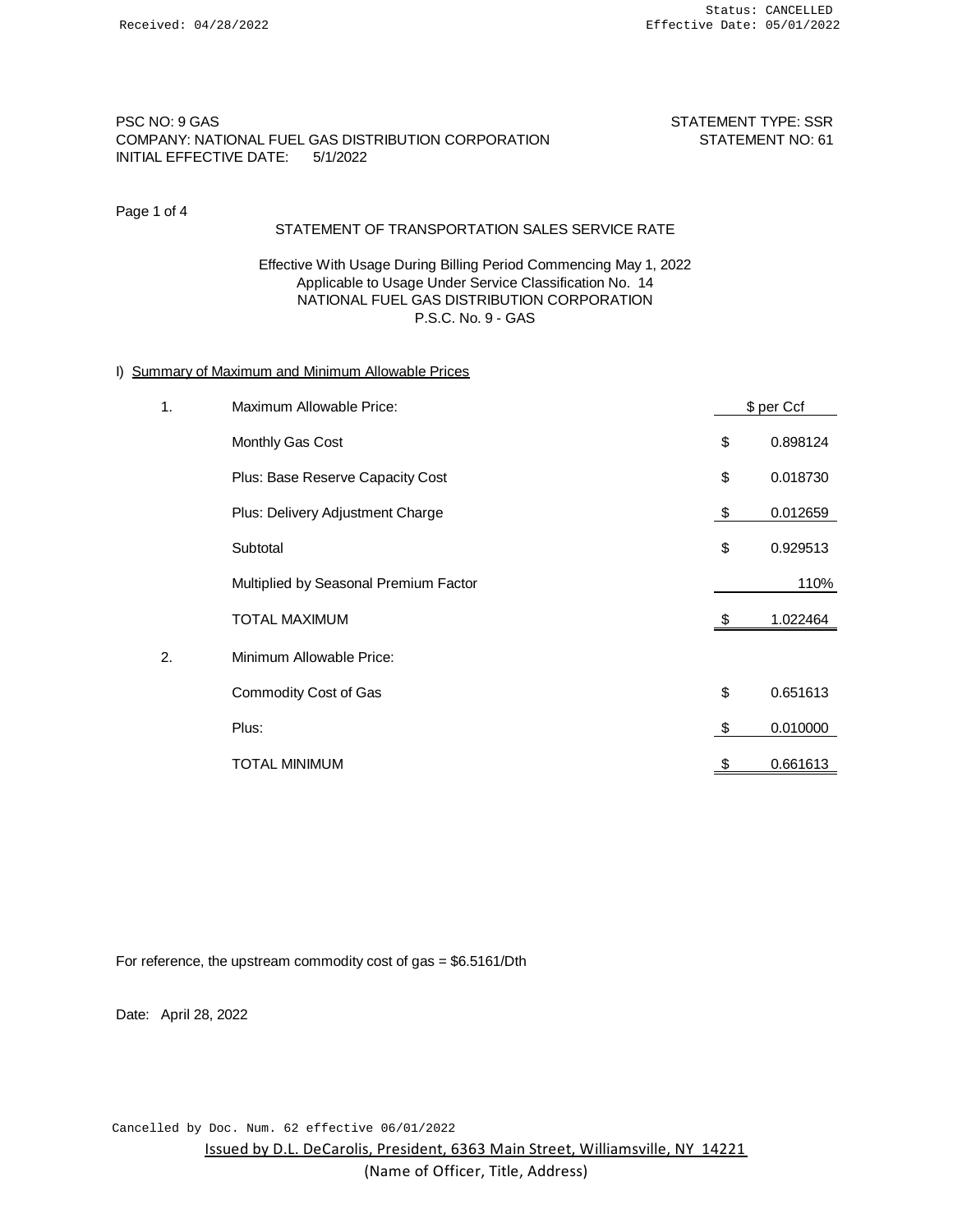Page 2 of 4

## STATEMENT OF TRANSPORTATION SALES SERVICE RATE

# Effective With Usage During Billing Period Commencing May 1, 2022 Applicable to Usage Under Service Classification No. 14 NATIONAL FUEL GAS DISTRIBUTION CORPORATION P.S.C. No. 9 - GAS

#### II) Statement of Billing Rates in Effect

Pursuant to the maximum allowable and minimum allowable rates identified above, the Company establishes the following S.C. 14 Sales Service Rates (''SSR''). The rates listed below are in addition to the appropriate transportation service rate charged to the Customer for the volumes of gas purchased by the Customer under this service classification.

## **SSR(1) - Default Rate**

#### **Qualifications**

Transportation service customers requesting S.C. 14 sales service for the month.

#### Rate

The default S.C. 14 SSR(1) rate shall be the maximum allowable price.

## Character of Service

Interruptible on at least four (4) hours of advance notice to the Customer. Gas service will be provided when; (1) the Company's facilities and gas supply are adequate or can be economically provided to supply the Customer's requirements, and (2) such service is not anticipated to jeopardize the Company's service to other sales customers. All gas sold under this service classification shall be subject to interruption at the sole discretion of the Company.

## **SSR(2) - Competitive Large Volume Boiler Fuel Rate**

#### Qualifications

Available to all customers that have signed an S.C. 14 Sales Service Agreement and consume gas as a boiler fuel or in cogeneration, where such consumption in addition to the Customer's non-boiler fuel consumption is between 55,000,000 cu.ft. and 150,000,000 cu. ft. per year and the associated consuming boilers have No. 6 oil or coal fully installed and operational including on site fuel storage.

Rate

The S.C. 14 SSR(2) rate shall be \$0.885 per Ccf.

#### Character of Service

Interruptible on at least four (4) hours of advance notice to the Customer. Gas service will be provided when; (1) the Company's facilities and gas supply are adequate or can be economically provided to supply the Customer's requirements, and (2) such service is not anticipated to jeopardize the Company's service to other sales customers. All gas sold under this service classification shall be subject to interruption at the sole discretion of the Company.

Date: April 28, 2022

Issued by D.L. DeCarolis, President, 6363 Main Street, Williamsville, NY 14221 Cancelled by Doc. Num. 62 effective 06/01/2022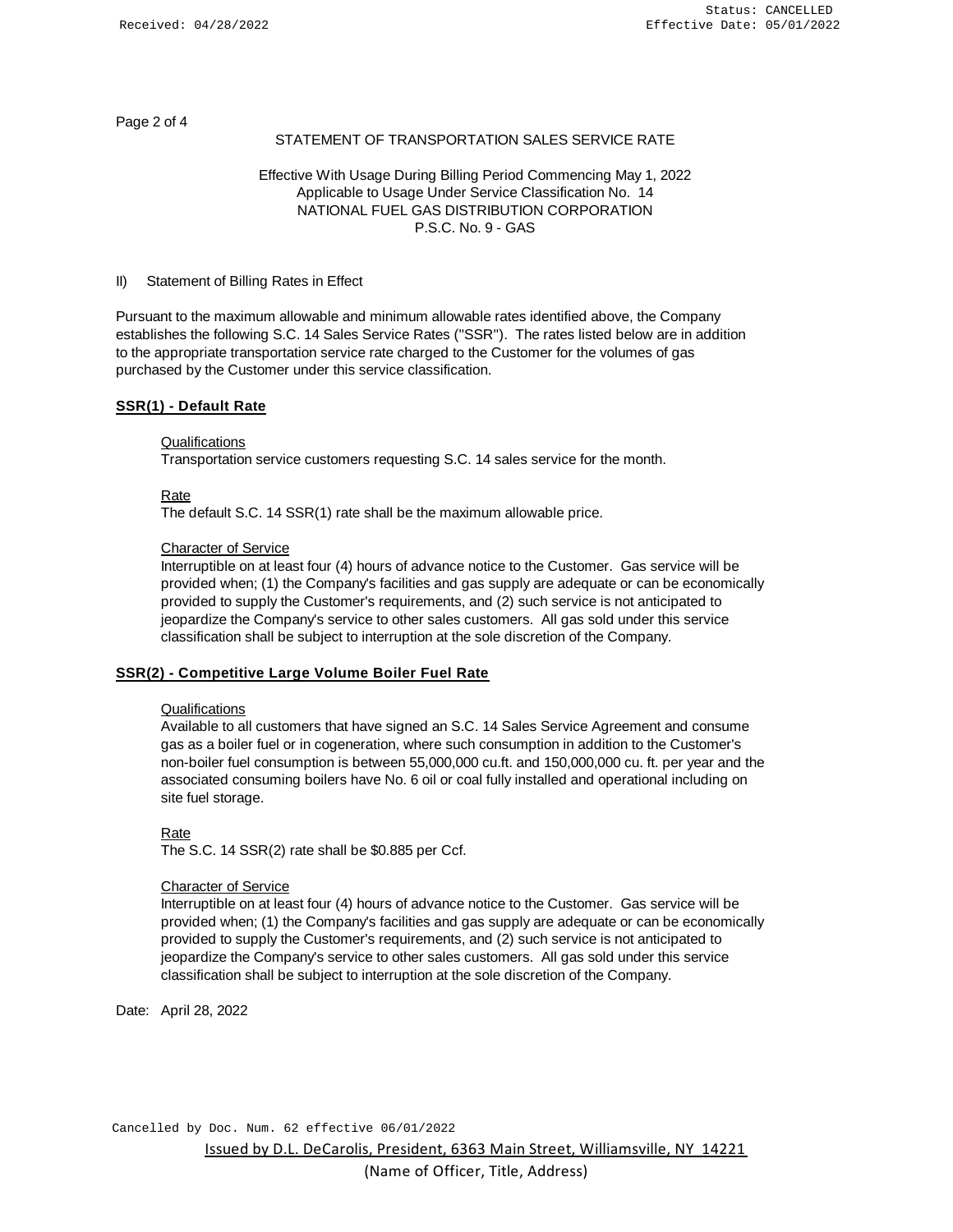Page 3 of 4

## STATEMENT OF TRANSPORTATION SALES SERVICE RATE

# Effective With Usage During Billing Period Commencing May 1, 2022 Applicable to Usage Under Service Classification No. 14 NATIONAL FUEL GAS DISTRIBUTION CORPORATION P.S.C. No. 9 - GAS

## **SSR(3) - Competitive Industrial Large Volume Boiler Fuel Rate**

#### **Qualifications**

Available to all industrial customers that have signed an S.C. 14 Sales Service Agreement and consume gas as a boiler fuel or in cogeneration, where such consumption in addition to the Customer's non-boiler fuel consumption is in excess of 150,000,000 cu. ft. per year and the associated consuming boilers have No. 6 oil or coal fully installed and operational including on site fuel storage.

Rate

The S.C. 14 SSR(3) rate shall be \$0.885 per Ccf.

#### Character of Service

Interruptible on at least four (4) hours of advance notice to the Customer. Gas service will be provided when; (1) the Company's facilities and gas supply are adequate or can be economically provided to supply the Customer's requirements, and (2) such service is not anticipated to jeopardize the Company's service to other sales customers. All gas sold under this service classification shall be subject to interruption at the sole discretion of the Company.

## **SSR(4) - Competitive Intermediate Volume Boiler Fuel Rate**

## **Qualifications**

Available to all customers that have signed an S.C. 14 Sales Service Agreement and consume gas as a boiler fuel or in cogeneration, where such consumption in addition to the Customer's non-boiler fuel consumption is between 25,000,000 cu. ft. and 55,000,000 cu. ft. per year and the associated consuming boilers have No. 6 oil or coal fully installed and operational including on site fuel storage.

#### Rate

The S.C. 14 SSR(4) rate shall be \$0.885 per Ccf.

#### Character of Service

Interruptible on at least four (4) hours of advance notice to the Customer. Gas service will be provided when; (1) the Company's facilities and gas supply are adequate or can be economically provided to supply the Customer's requirements, and (2) such service is not anticipated to jeopardize the Company's service to other sales customers. All gas sold under this service classification shall be subject to interruption at the sole discretion of the Company.

Date: April 28, 2022

Issued by D.L. DeCarolis, President, 6363 Main Street, Williamsville, NY 14221 Cancelled by Doc. Num. 62 effective 06/01/2022